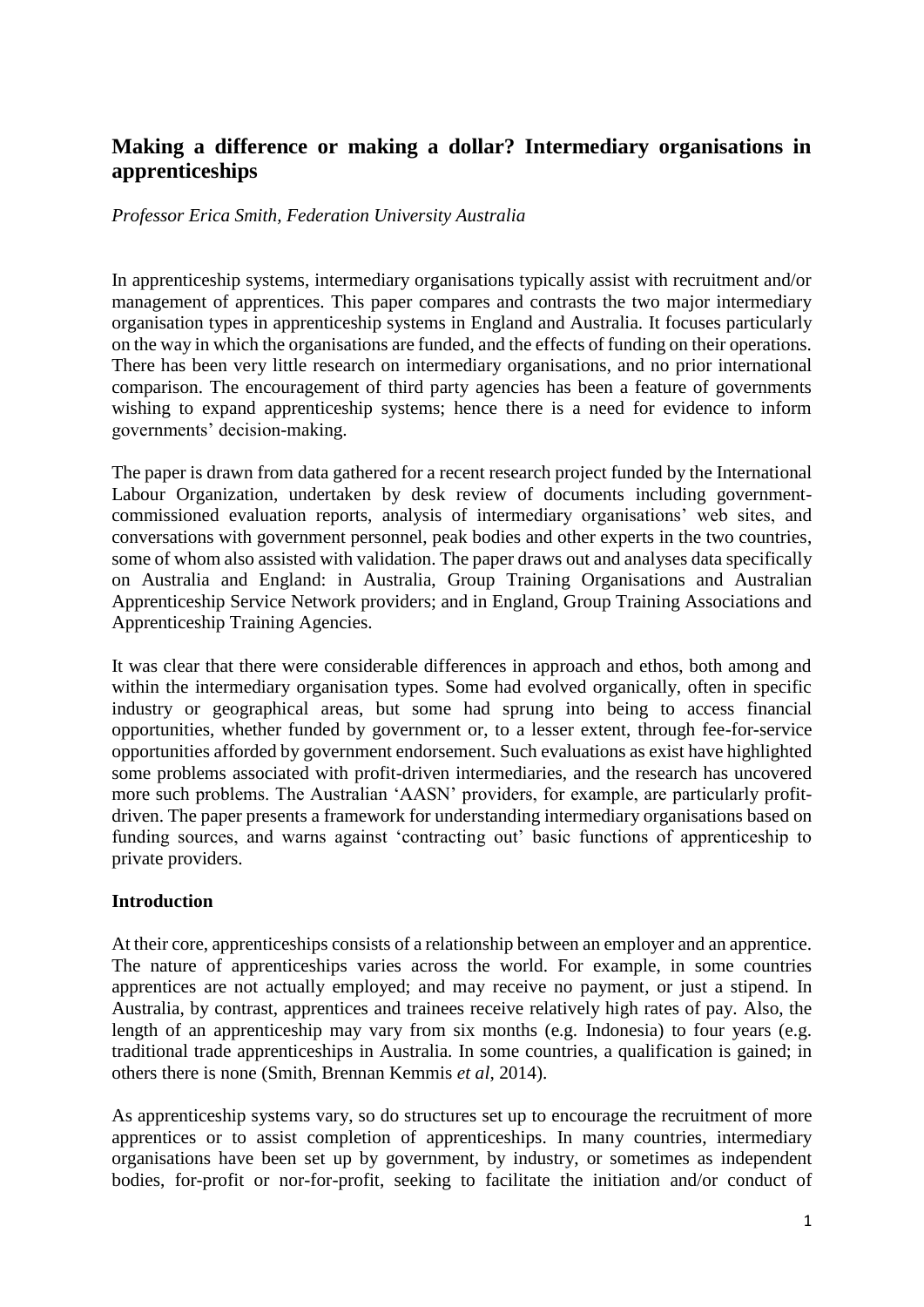apprenticeships. The nature of these bodies varies from country to country and depending on particular needs. For example, in India 'Third Party Agencies' have recently been set up, designed to lift some of the heavy burden of paperwork and reporting from employers and to help employers claim the part-salary refund that they are able to claim from the government under recently-instituted provisions. In India the apprenticeship system is notoriously complex and bureaucratic (Smith, Brennan Kemmis *et al*, 2014). In the United States, many new intermediary organisations (Sullivan, 2016) have a focus on recruiting apprentices as the US system is in a growth phase following the directive of President Donald Trump.

In Australia, there has been a fair amount of literature on the role of Group Training Organisations, either directly about GTOs or as part of other studies (e.g. Smith 2010); but in general the literature on intermediary organisations is thin. International comparative studies on apprenticeships rarely mention them.

In the absence of guiding literature, the International Labour Organization in Geneva commissioned a discussion paper which was undertaken by the author of this paper. They requested a particular focus on Australia, England and India. In the early stages of the research it became apparent that India's Third Party Agencies were very much in their infancy, with only 22 approved for the national register as of December 2018 (Ministry for Skills Development & Entrepreneurship, 2018). Hence this paper focuses on Australia and England.

This paper examines the purpose of intermediary organisations with an emphasis on the profit motive. It seeks to answer four questions

- 1. What are the nature, history and function of the two major types of apprentice intermediary organisation in Australia and England?
- 2. What are their sources of finance?
- 3. What is their profit orientation?
- 4. What are the effects on practice and implications for public policy?

### **Research method**

The research project as a whole used three main sources of data: an analysis of the existing literature; the three country case studies; and analysis of relevant responses to a survey of G20 countries commissioned by the ILO in 2017-18. The country case studies were carried out by desk audit and used government and other reports, both those publicly available and those in the grey literature accessed via experts in each country, and analysis of web sites of intermediary organisations. The three sources of data were analysed together. The draft report was sent to experts in each country to validate the case studies.

This paper draws on the data from the case studies of Australia and England, using them to answer the four questions above. It is based on the desk review which included evaluations that were readily accessible and sometimes not so accessible, and also visiting the web sites of many intermediary organisations and peak bodies, as well as analysis of web-based government documents relating to contracts, tenders, and advice for intermediaries.. However, a limitation is the absence of empirical research in the project.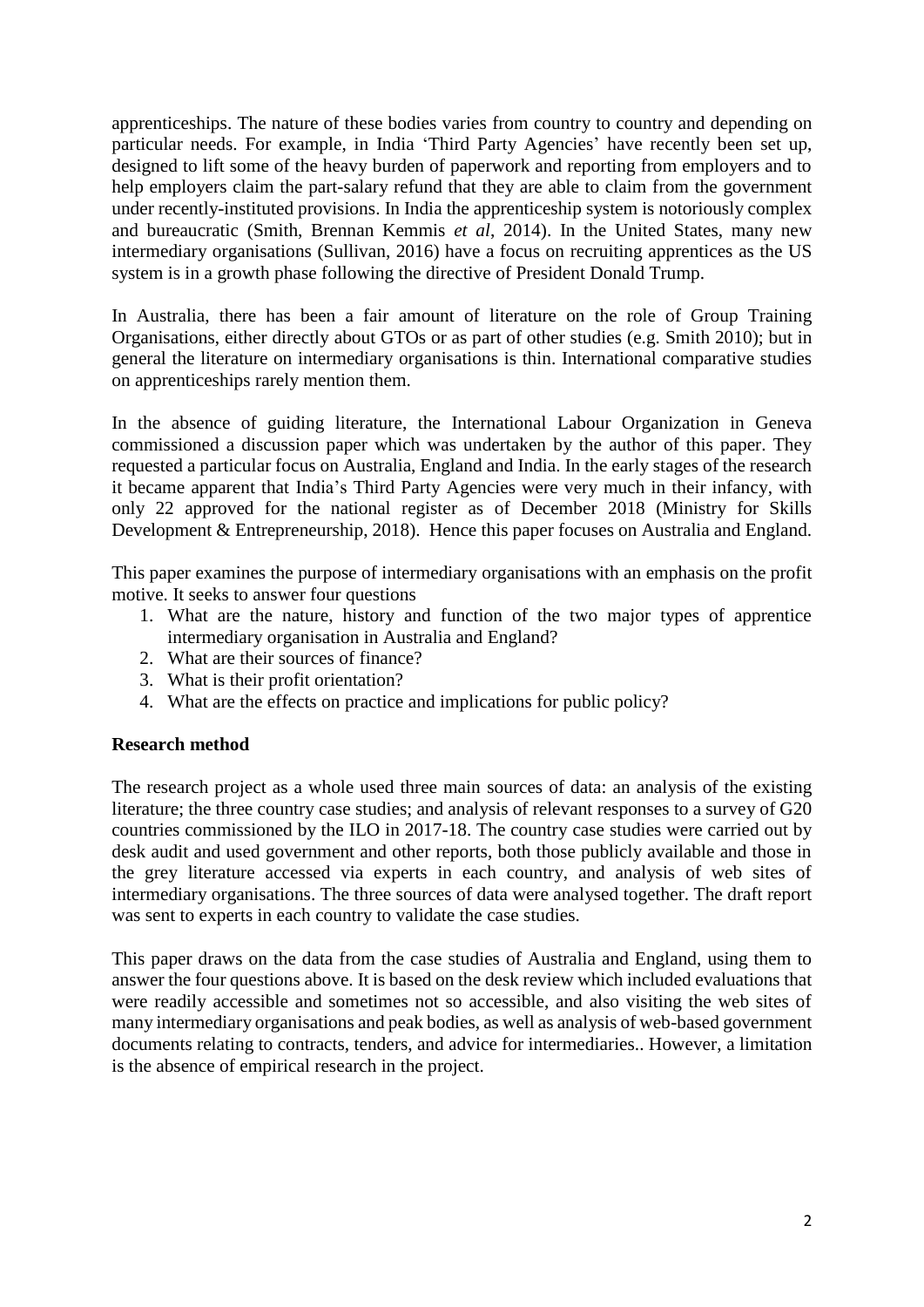# **Findings**

In this section the two types of intermediary organisations in each country are outlined, followed by an overview of the financing for all types (in both countries). The first two research questions are answered in this section.

### *Nature, history and function*

### Australia

In Australia there are two types of apprenticeships: 'apprenticeships' which are mainly in traditional manufacturing and craft trades, and newer 'traineeships' which are generally shorter and in non-trade areas. Intermediary organisations provide services for apprenticeships and traineeships alike, and in this paper the term 'apprentice' is taken to include 'trainee' except where indicated otherwise. There are two major types of specialist apprenticeship intermediary organisations: Group Training Organisations (GTOs), and Australian Apprenticeship Support Network providers, usually known as AASNs.

Group Training Organisations employ apprentices and 'lease' them to host employers. The GTO is the legal employer. GTOs provide support services to their employers and their apprentices. In a national review of Group Training, Hood, Fung, Smith, Bush & Ride (2007) found that GTOs employed disadvantaged groups, such as indigenous young people, to a greater extent than direct employers of apprentices did; and also that they often provided preemployment training and advice to help ensure that apprentices succeeded in their jobs. GTOs have existed for over 40 years, and are not currently managed or funded by the national government, except that there are national standards with which they must comply in order to be on the national register. 10% of Australian apprentices and trainees are employed by GTOs; the proportion has been declining since 2000.

AASNs, in contrast, are contracted to, and funded by, the national government. They administer apprentice contracts and therefore their use is compulsory; no apprentice can commence without the involvement of an AASN. AASNs also provide a limited range of support services. AASNs were instituted in 2015, although there had been previous iterations with a narrower scope, known as New Apprenticeship Centres and then Australian Apprenticeship Centres. There are only 11 AASNs nationally, and hence they are large organisations with local branches; in some cases, many branches across Australia. There is a comprehensive national code of conduct for AASNs. An independent review of the new system (Ithaca Group, 2018) identified a number of challenges. Some of these related to the way in which the government was managing the system: there were said to be insufficient funds to operate, especially considering the geographical spread, leading to reduced service levels; the initial contract (three years) was too short, leading to an inability to attract and retain good staff; and the government had not collected data on the outcomes except for apprentice completions The evaluation also found evidence of poor practice: Inappropriate 'sign-ups' that State governments had had to identify and cancel; Inconsistent expertise among staff; and apprentice issues being ignored because the AASN did not want to offend the employer. The government response to the review (Department of Education and Training [DET], 2018) did not address the latter points.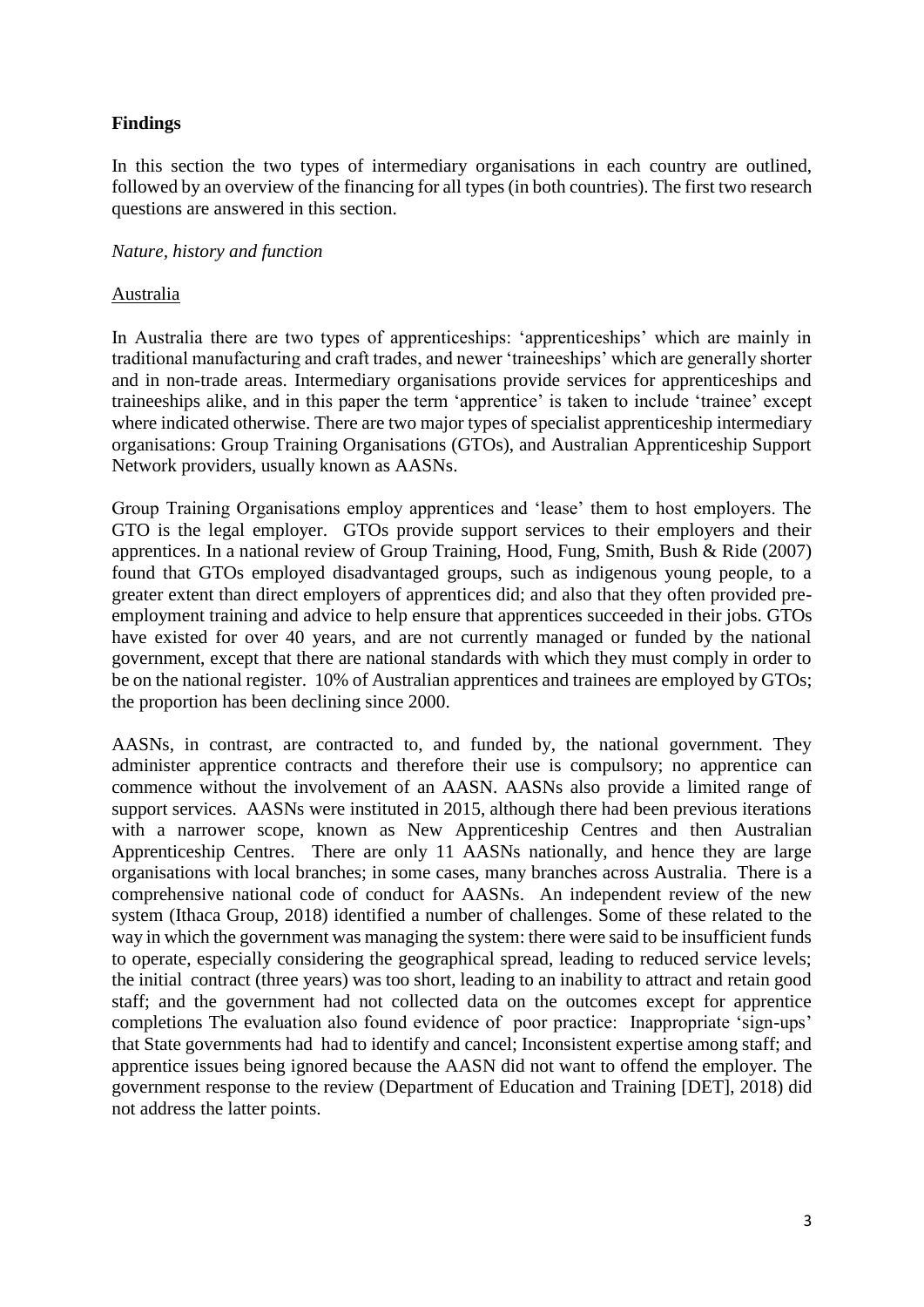## England

The English apprenticeship system also has two main types of intermediary organisations involved with apprenticeships: Group Training Associations (GTAs) which are basically training centres formed by groups of employers; and Apprenticeship Training Agencies (ATAs) which employ apprentices and 'lease' them to employers in the same way as Group Training Organisations do in Australia. There is some overlap between these types of organisation, with a small number of organisations holding both roles; and some also being Apprenticeship Training Providers.

Unlike Australian GTOs, whose name is somewhat misleading, Group Training Associations (GTAs) are actually organisations that provide training. Sometimes they complement college training and sometimes they provide all of the off-the-job training for apprentices (Institute of Education, 2012). Originally, GTAs operated mainly in the engineering and construction sectors, and these sectors are still the main focus of their business. There are 40 GTAs. The key strengths of GTAs are seen to be their evolution over time in specific locations; their trustworthiness; and their focus on specific skill areas (Unwin et al, 2012, p. 23). Some GTAs have a strong equity focus (Burge, Vasey, McQuade & Hardcastle, 2002).

Apprentice Training Agencies ('ATAs') recruit, employ and arrange training for apprentices on behalf of employers. Like Australian Group Training Organisations, on which they were modelled (LSIS, 2013b), ATAs function as the employer of the apprentice. Unlike GTAs, ATAs were recently introduced (2012) and were instituted by government rather than evolving naturally. They were introduced to help the government of the day achieve an ambitious target for apprenticeship expansion. ATAs are listed on a national register, having applied and met national guidelines; there are 114 ATAs currently. A critical article about ATAs (Robertson & Offord, 2016) suggested that apprenticeship 'starts' (commencements) through ATA s were low, only about 1300-1400 each year. The figures were disputed, however, by the then association of ATAs – the Confederation of Apprenticeship Training Agencies (CoATA). There is no publicly available evaluation of the performance and efficacy of ATAs.

### *Sources of finance in the two countries*

Australian GTOs were formerly funded jointly by the national government with matching funding from State governments. The actual amount of Commonwealth funding, known as Joint Group Training Program (JGTP) funding, was very small, accounting for only about 1.5% of most GTOs' turnover, the remainder of the GTO's income being derived for 'leasing' apprentices, and from government financial incentives for employing apprentices. The JGTP funding ceased in 2015 with the advent of the AASN network. Some State governments provide some funding to GTOs, but this is often targeted to certain industry areas, type of apprentice (e.g. indigenous people), or types of employers (e.g. rural or remote).

Information about how individual AASNs are funded by the Australian government is not publicly available; it is stated to be 'commercial in confidence'; the only available information is the total funding for the 11 providers, which amounts to \$190 million per year. The government pays the AASN 30 per cent of the total fee per apprentice on commencement and 70 per cent for the remainder of the apprenticeship, with extra payments available for each apprentice under specific circumstances.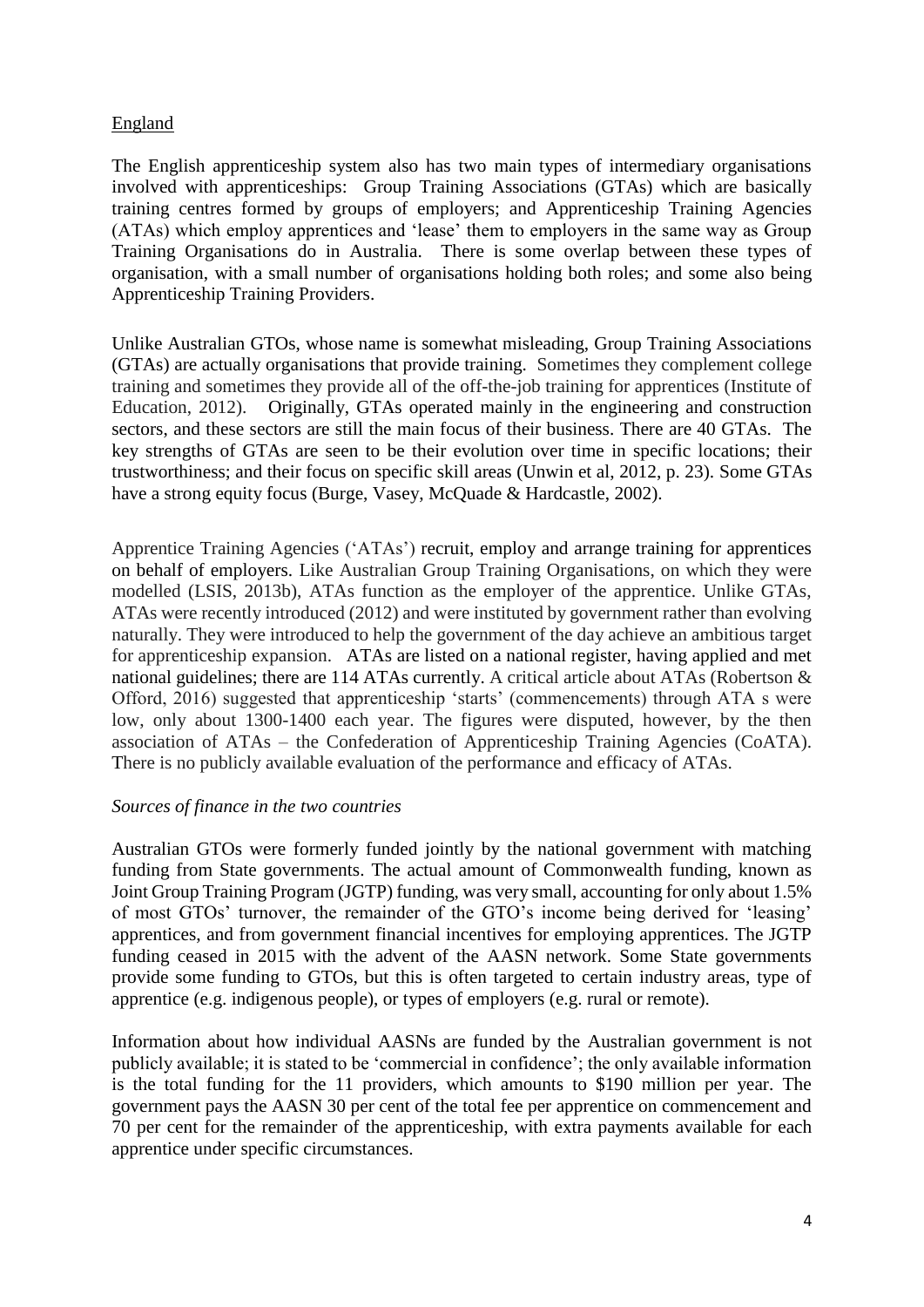English Group Training Associations are funded primarily from government contracts to deliver apprentice training. They may also undertake fee-for-service training for employers (Unwin et al, 2012). Typically their member companies provide board members for the GTA and the GTAs are non-profit. GTAs have a very small profit margin, and are said to find it difficult to purchase new training equipment.

ATAs in England are funded by payments from host employers for the apprentice's services; these payments cover the wage agreed with the host (which must be at least the minimum apprentice rate) and also a management fee. It is not clear whether there is any government funding for Apprenticeship Training Agencies. Seven million pounds was provided by the National Apprenticeship Service in a pilot scheme, to establish the first ATAs (Robertson & Offord, 2016). If appears, however, from a guide to setting up an ATA (LSIS, 2013a: 20) that by 2013 no government funding was available. A report LSIS (2013b) discussed the difficulties for ATAs in maintaining a sustainable financial position. ATAs may, however, be eligible for government funding for other aspects of their activities. The advice provided in the guide to establishing an ATA reminds would-be ATAs that ATAs are a 'high volume, low margin activity and that cash flow could be problematic.'

# **Analysis**

This analysis section seeks to answer Research Questions 3 and 4, looking first at profit orientations among intermediary organisations, and then at the implications for practice and policy.

## *Profit orientation of intermediaries*

The intermediary organisations in the two countries can be characterised as follows, by their main functions and also by their funding sources (Table  $1$ )<sup>1</sup>.

| Country   | <b>Primary focus on</b><br>employing apprentices | <b>Primary focus on training</b><br>for groups of employers | <b>Primary focus on</b><br>'admin support' for |
|-----------|--------------------------------------------------|-------------------------------------------------------------|------------------------------------------------|
|           |                                                  |                                                             | employers                                      |
| Australia | Group Training                                   |                                                             | Australian                                     |
|           | Organisations (GTOs)                             |                                                             | Apprenticeship                                 |
|           | Little or no govt funding.                       |                                                             | <b>Support Network</b>                         |
|           | Charge a fee to employers.                       |                                                             | providers (AASNs)                              |
|           |                                                  |                                                             | Govt-funded.                                   |
| England   | <b>Apprenticeship Training</b>                   | <b>Group Training</b>                                       |                                                |
|           | Agencies (ATAs)                                  | Associations (GTAs)                                         |                                                |
|           | No govt funding except in                        | No govt funding. Funded                                     |                                                |
|           | early pilot stage. Charge a                      | by government training                                      |                                                |
|           | fee to employers.                                | funds.                                                      |                                                |

### **Table 1: Nature and funding source for intermediaries**

As can be seen, funding sources varied among the types of provider. Some apprenticeship intermediary organisations stood alone, while others were part of larger organisations which provided services which might be related to apprenticeship, or might not. Without government

 $\overline{1}$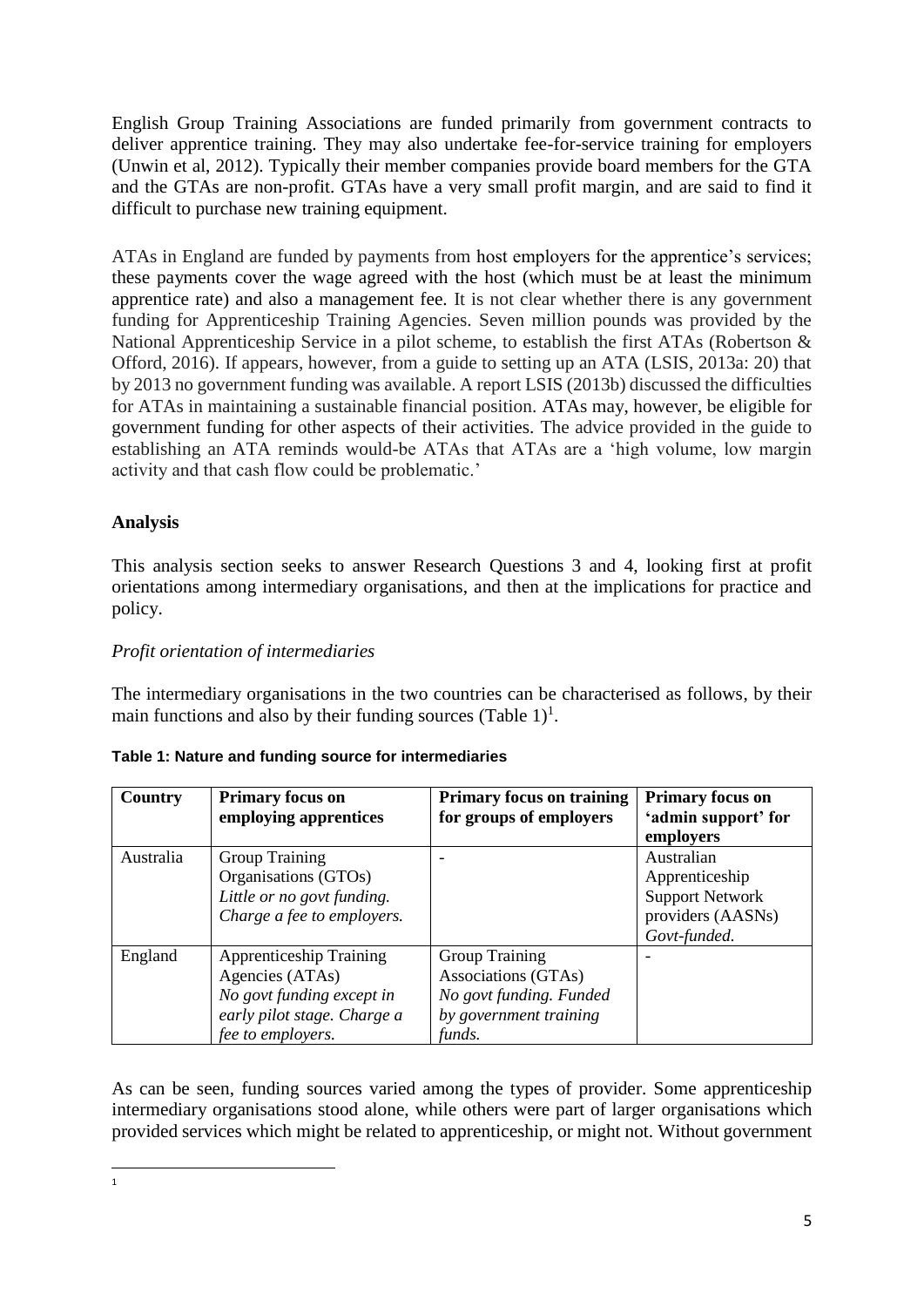funding, where there was not the opportunity to self-fund fully through employers, intermediaries might even be subsidised, generally informally, by the other branches of an organisation, as has been reported to happen with some GTOs in Australia when they lost their funding. Advantages of combining the operations of the intermediary with other functions include the ability to share costs of central services such as payroll with the other functions, as was pointed out by a participant in the Unwin *et al* research (2012).

The research found that organisations which were for profit might receive government funding or might not. There was not a clear differentiation. A matrix was devised to represent funding and profit orientation (Table 2).

### **Table 2: Funding and profit orientation matrix**

| For profit, government funding | Not for profit, government<br>funding |
|--------------------------------|---------------------------------------|
| For profit, no government      | Not for profit, no government         |
| funding                        | funding                               |

# *The effects on practice and implications for policy*

Practice: Where financing was of primary importance to intermediaries, whether for survival or to meet government performance targets, the effect on practice was that behaviour was naturally targeted towards volume rather than service. In some cases, organisations' appeal to employers were based not only on quality, cost effectiveness and good service, but also on meeting the employer's own financial targets in relation to apprenticeships. An extract from the web site (below) of the English London Apprenticeship Company illustrates such an appeal.

#### **The London Apprenticeship Company only do Apprenticeships. That's it. We don't do anything else. But we do everything 'apprenticeship' that you'll ever need.**

We can recruit apprentices for you; we can design apprenticeships that up-skill your existing employees; you can outsource your apprenticeship scheme to us and use our 'fit-for-purpose' apprentice payroll and HR; we'll design, deliver and manage the training of your apprentices; we'll coach and mentor them too; and we'll make sure that you'll recover 100% of your apprenticeship levy.

*[http://www.londonapprenticeship.co.uk](http://www.londonapprenticeship.co.uk/)*

**.** 

This advertisement is seemingly aimed at employers who might be worrying about having to meet the UK apprenticeship levy, which requires companies of a certain size to spend a certain amount on apprenticeships. The implications for employers are that employers should be wary about intermediaries selling themselves on self-interest rather than quality of service.

Policy: The most important policy question is whether or not to fund intermediary organisations. If intermediary organisations are government funded, there is potentially a great deal of effort involved in managing the system and in monitoring and auditing. The English system is an extreme amount of this. Detailed guidance was evidently seen as necessary for organisations wanting to become ATAs, including advice on basic business skills and a suggestion that they might want to take out a loan to start  $up!^2$ . In such an environment, where

<sup>2</sup> <https://www.gov.uk/guidance/becoming-an-apprenticeship-training-provider>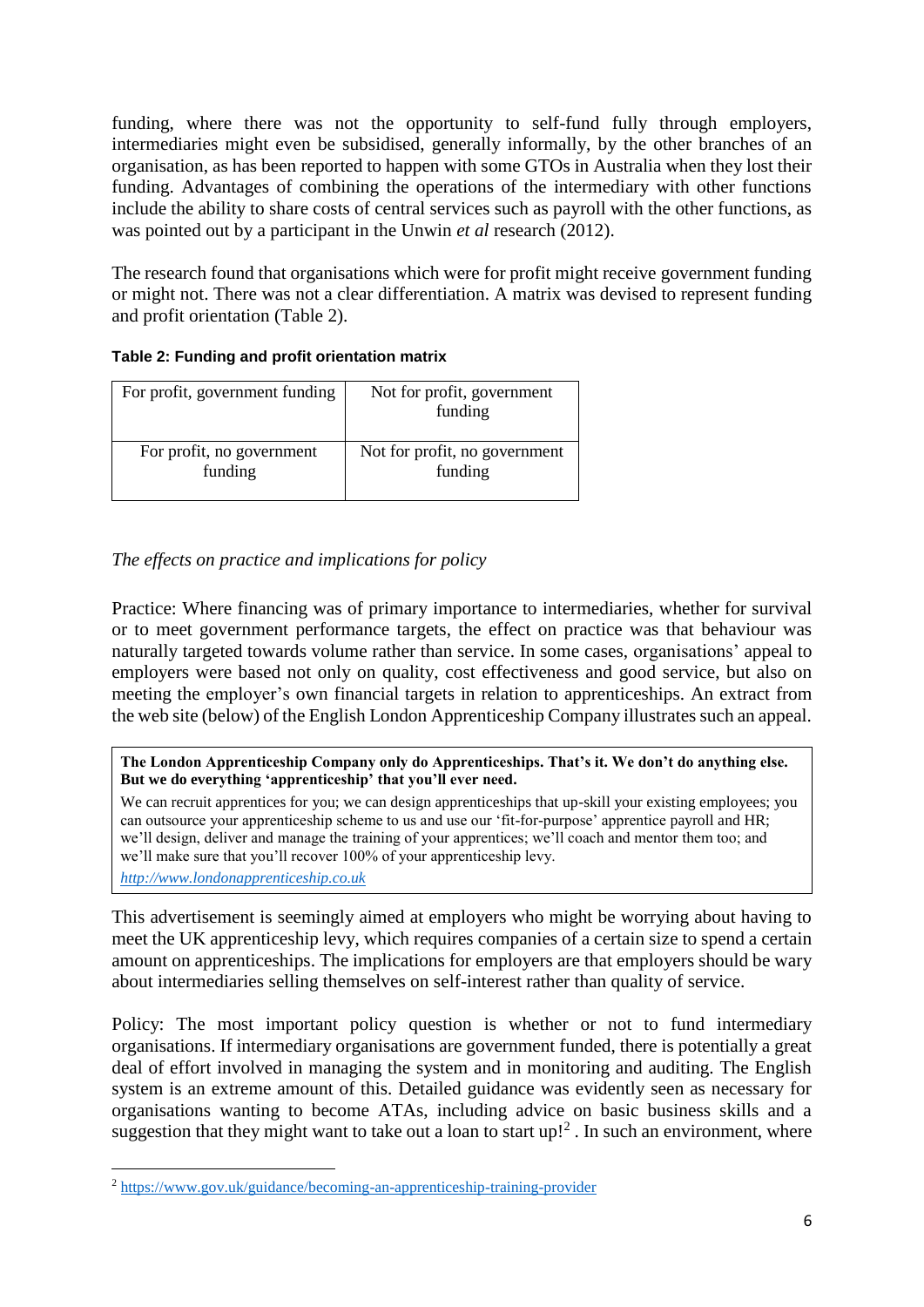organisations are expected to enter the field as novices and as profit-making ventures, it can be hard to avoid ending up with organisations which are either 'inept or egregious'<sup>3</sup>. Even if the government only maintains a register and does not fund organisations, there is still a risk involved in endorsing organisations.

However, a lack of funding may result in insufficient leverage to ensure good practice or discourage malpractice. Funding of intermediaries, if governments do not choose to manage these organisations, does keep governments in touch with what is going on. The GTO network in Australia, when funded by governments, albeit to a very small extent, was seen as providing a 'bellwether role', keeping both Commonwealth and State governments in touch with apprenticeship developments on the ground (Bush & Smith 2007).

The research identified additional risks associated with government funding of organisations with other functions as well as apprenticeship intermediary services. As seen in the previous section, some intermediary organisations have a variety of other activities. The research found that those which also offered employment services posed very high risk both in terms of longterm viability as well as the possibility of corruption. The lowest risk organisations were those which were associated with an industry or trade union body. An example of a 'high-risk' intermediary is the Sarina Russo group in Australia. Already holding large government employment services contracts, the Sarina Russo group also operates as a national AASN provider. It services many areas on a 'drive-in, drive-out' bases without having local offices or staff. The only phone contact available to employers, apprentices, or indeed researchers, is via a call centre in Queensland. Information about the size of its contract with the Australian government is not available.

Perhaps the most important area of risk for governments is the outsourcing of essential apprenticeship operations to intermediary organisations. This happened in Australia with the outsourcing of apprentice contracting arrangements to AASNs, so that employers and apprentices must find and use them. If these intermediary organisations do not work well, for whatever reason, or are not trusted, the system is at serious risk. The government consultation paper on AASNs (DET, 2018) noted the decline in apprentice numbers as a problem for AASNs. It did not seem to realise that the institution of AASNs may have in itself contributed to the decline in apprentice numbers, as employers and apprentices had lost the local organisations with which they were familiar (New Apprenticeship Centres, which later became Australian Apprenticeship Centres).

## **Conclusion**

**.** 

The analysis in the paper presents the two aspects of apprenticeship intermediary organisations. They provide helpful services to employers and to apprentices, and in some cases are devoted to 'making a difference' in both economic and societal terms. The research showed this in relation particularly to GTOs in Australia and GTAs in England, as explained above. These organisations tend to be those with long histories and which are rooted in local areas or with a specific group of employers. But where government funding is handed out with little oversight, intermediaries' focus can be on 'making a dollar'. The topic of this paper has not been addressed in previous literature. While the analysis reported in this paper has developed some helpful frameworks to understand the topic and the policy issues, empirical research is needed

<sup>&</sup>lt;sup>3</sup> A term used by an official speaking at the ACDEVEG conference, 2018, to describe problems in another part of the Australian VET system